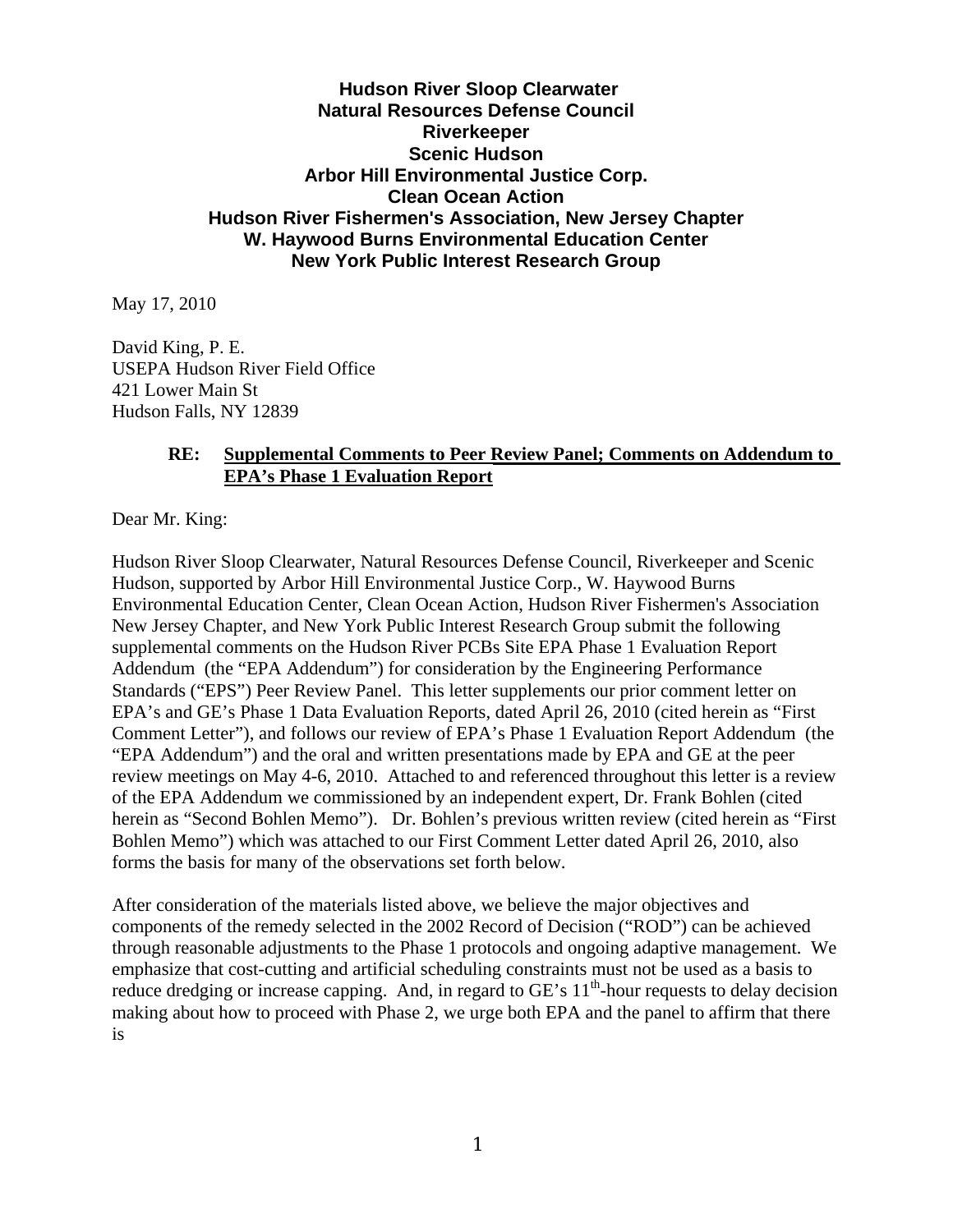. . . no reason to delay initiation of Phase 2. The information necessary for the development of the required Engineering Performance Standards (EPSs) is sufficient and their refinement can proceed as modeling and monitoring results and analyses are completed. The majority of these can be completed within the next year. The long term benefit to the Hudson River ecosystem from the removal of a large mass of PCB justifies initiation of Phase  $2<sup>1</sup>$  $2<sup>1</sup>$  $2<sup>1</sup>$ 

# **INTRODUCTION**

Between 1947 and 1977, General Electric ("GE") discharged enormous amounts of highly toxic PCBs into the Hudson River from two capacitor plants. Unfortunately, by the late 1970's when the practice was banned, untallied quantities of PCB waste<sup>[2](#page-1-1)</sup> had been discarded and made bioavailable to the Hudson's ecosystem. Since that time, highly persistent PCB toxins have continued a relentless journey downstream over the Troy dam into the Lower Hudson, at rates ranging from 8,000 pounds per year to 600 pounds per year.<sup>[3](#page-1-2)</sup> Indeed, one of the most critical lessons of Phase 1 was that the extent of the contamination was significantly worse than anticipated.<sup>[4](#page-1-3)</sup>

Accordingly, we emphasize that "3-10-Select," the remedy chosen in the ROD, was removal of approximately 6[5](#page-1-4)% of the total mass of PCBs in the Upper Hudson by dredging.<sup>5</sup> The ROD specifically provided for two phases of operations so that data collected in Phase 1 would be used to determine appropriate changes to protocols and engineering standards for use in Phase 2.[6](#page-1-5) Thus, EPA constructed the parameters of the remedy with **deliberate flexibility, so as to allow for the most comprehensive achievement of the remediation objectives.**

Further, we emphasize that a "major component" of the selected remedy was for removal of contaminated sediments to a specified predetermined level: "…with anticipated residual of approximately 1 mg/kg Tri+ PCBs (prior to backfilling)."<sup>[7](#page-1-6)</sup> Consequently, and for additional practical reasons which are delineated herein, the excessive capping of significant PCB inventory, as performed in Phase 1, and proposed by GE for Phase 2 (vis-à-vis its proposed

<span id="page-1-0"></span> $<sup>1</sup>$  Second Bohlen Memo, p.2.</sup>

<span id="page-1-1"></span><sup>2</sup> *See* ROD at 4. Also estimated at a minimum of 1.3 million pounds in EPA's scientific reassessment study of PCBs in the Hudson. Completed in 2000, this reassessment began in 1990, six years after the Hudson River site was placed on Superfund's National Priorities List and was aimed at understanding PCB contamination in the sediments of the upper Hudson River between the Federal Dam at Troy and Hudson Falls.

<span id="page-1-2"></span><sup>&</sup>lt;sup>3</sup> ROD at 23, observing rates of 6,000 to 8,000 pounds per year in the 1970s and 600 pounds per year in the 1990s.

<span id="page-1-3"></span><sup>&</sup>lt;sup>4</sup> It is also important to note that baseline loads are declining more slowly than forecast with the gap between actual and forecast baseline loads widening over ten years from 1998 to 2008. Forecast load over this 10-year period increased from the original pre-ROD modeled prediction of 2,200 kg by 1,800 kg to 4,000. According to EPA's PowerPoint presentation to the Peer Review Panel (slide 20), due to the slow decline, the amount observed by 2008 was 2.5 greater than the model would have predicted for this year. Furthermore, the observed baseline loads to the Lower Hudson prior to dredging were substantially greater than the model forecast and EPA now predicts that over 25 years the loads to the Lower Hudson River under MNA will be substantially greater than those forecast by the model by approximately 6,000 kg over 25 years*. See* EPA Report at I-14.

<span id="page-1-4"></span> $<sup>5</sup>$  ROD at ii.</sup>

<span id="page-1-5"></span> $6$  ROD at v.

<span id="page-1-6"></span> $<sup>7</sup>$  ROD at iii and 94 – 98.</sup>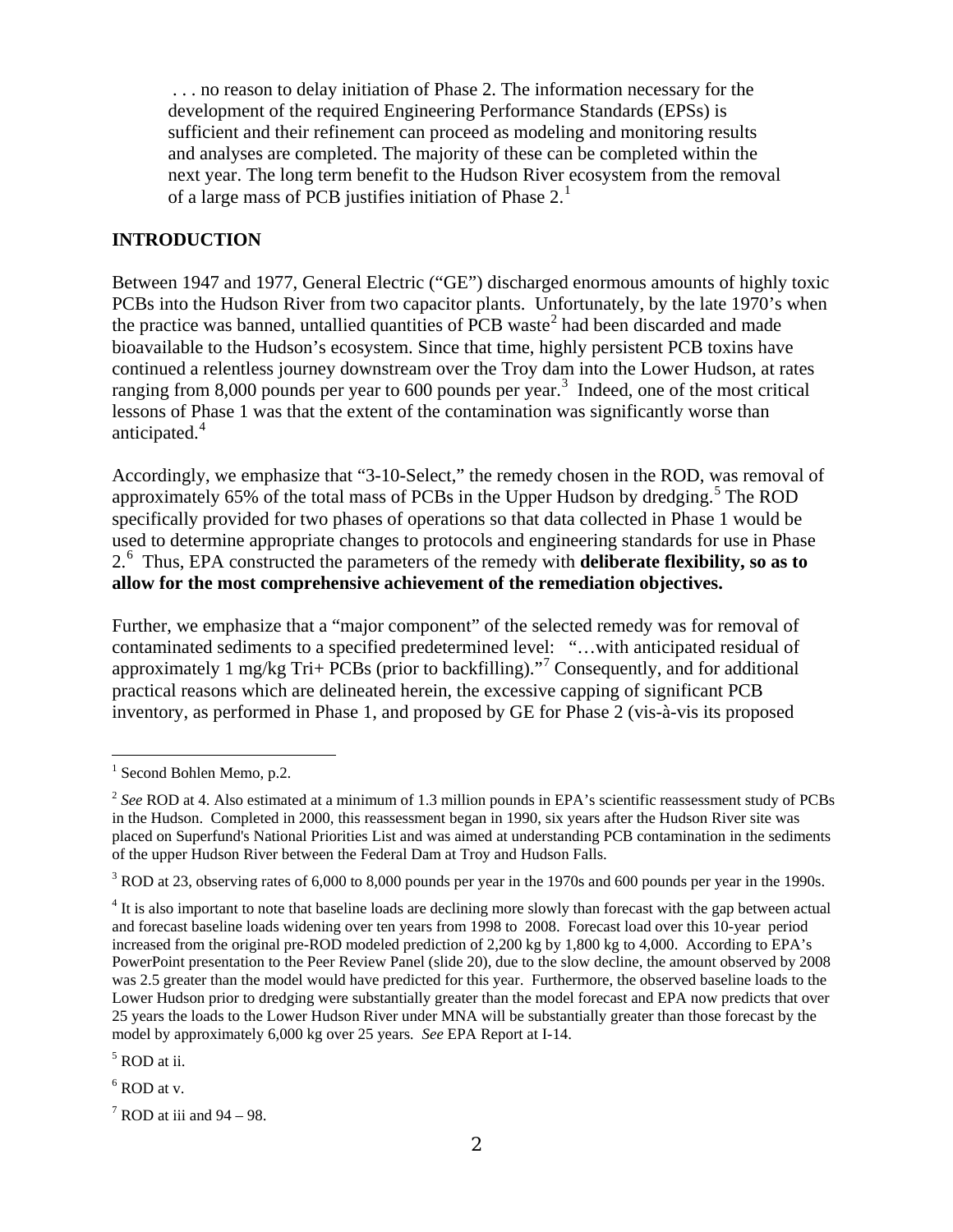changes to the residuals standard), conflicts directly with both the plain language of the ROD, and the statutory preference for permanent remedies. [8](#page-2-0) Most importantly, the instability and impermanence of capping effectively mortgages the future of the River's health. As such, capping should only be considered as a last resort and on a site-specific basis, but must not be used as a cost-cutting measure, nor to adhere to a non-essential "time limit" on project duration or other scheduling constraints.<sup>[9](#page-2-1)</sup>

Finally, we note that the most effective and efficient implementation of the remedy depends on high levels of collaboration between GE and EPA as they prepare for, and undertake Phase 2.

With the above considerations in mind, we offer the following additional comments and recommendations and urge that Phase 2 of the cleanup move ahead, without delay, in the spring of 2011.

# **1. OPERATIONAL CHANGES TO DREDGING OPERATIONS AND PROTOCOLS CAN ACHIEVE SIGNIFICANT IMPROVEMENTS IN REGARD TO RESUSPENSION, PRODUCTIVITY, AND RESIDUALS.**

As described in the EPA Report, the EPA Addendum, the Bohlen Memos and our First Comment Letter,<sup>[10](#page-2-2)</sup> multiple operational improvements should be evaluated and adopted to reduce resuspension, achieve more complete removal of PCBs, and improve productivity in Phase 2. In brief, these operational changes include, but are not limited to:

- Targeted additional coring prior to Phase 2 and during dredging to better assess DoC.
- Assessment of the entire length of each core to identify remaining inventory and assess residuals.
- Reduction of fine grading and instead by the use of overcuts.
- Elimination of decanting to the extent possible including elimination of all intentional decanting.
- Consideration of alternative dredge buckets; continue use of closure sensors.
- Addition of surface sorbent mats to the containment booms as a preventive measure.
- Extension of capacity of unloading wharf or addition of an additional wharf to improve scow availability; $11$  addition of manpower or other facility improvements.
- Consideration of the use of large shallow draft barges with mechanical dredging and select use of hydraulic dredging with onboard dewatering facilities.
- Increased access dredging where needed.
- Improvement of monitoring efforts with additional sampling and analyses.
- During elevated resuspension readings, consideration of the following: relocation of the dredging to areas of less PCB contamination; temporary halts to dredging; reductions in

<span id="page-2-0"></span><sup>8</sup> ROD at 105; CERCLA Sections 104, 106 and 121 establish a clear preference for permanent removal.

<span id="page-2-1"></span><sup>&</sup>lt;sup>9</sup> GE Report at ES-7.

<span id="page-2-2"></span> $10$  Several of these recommendations are also endorsed by the New York State Department of Environmental Conservation in "Hudson River PCB's Federal Superfund Site, Report on Observations from Phase 1 Dredging Oversight, Recommendations for Phase 2," February 2010 ("DEC Report").

<span id="page-2-3"></span> $11$  EPA Addendum at 5-8. EPA states that the Phase 2 productivity target can be met by adding an additional unloading station and increasing scow loads by 0.5 feet above the Phase 1 average during peak unloading period. *Id.*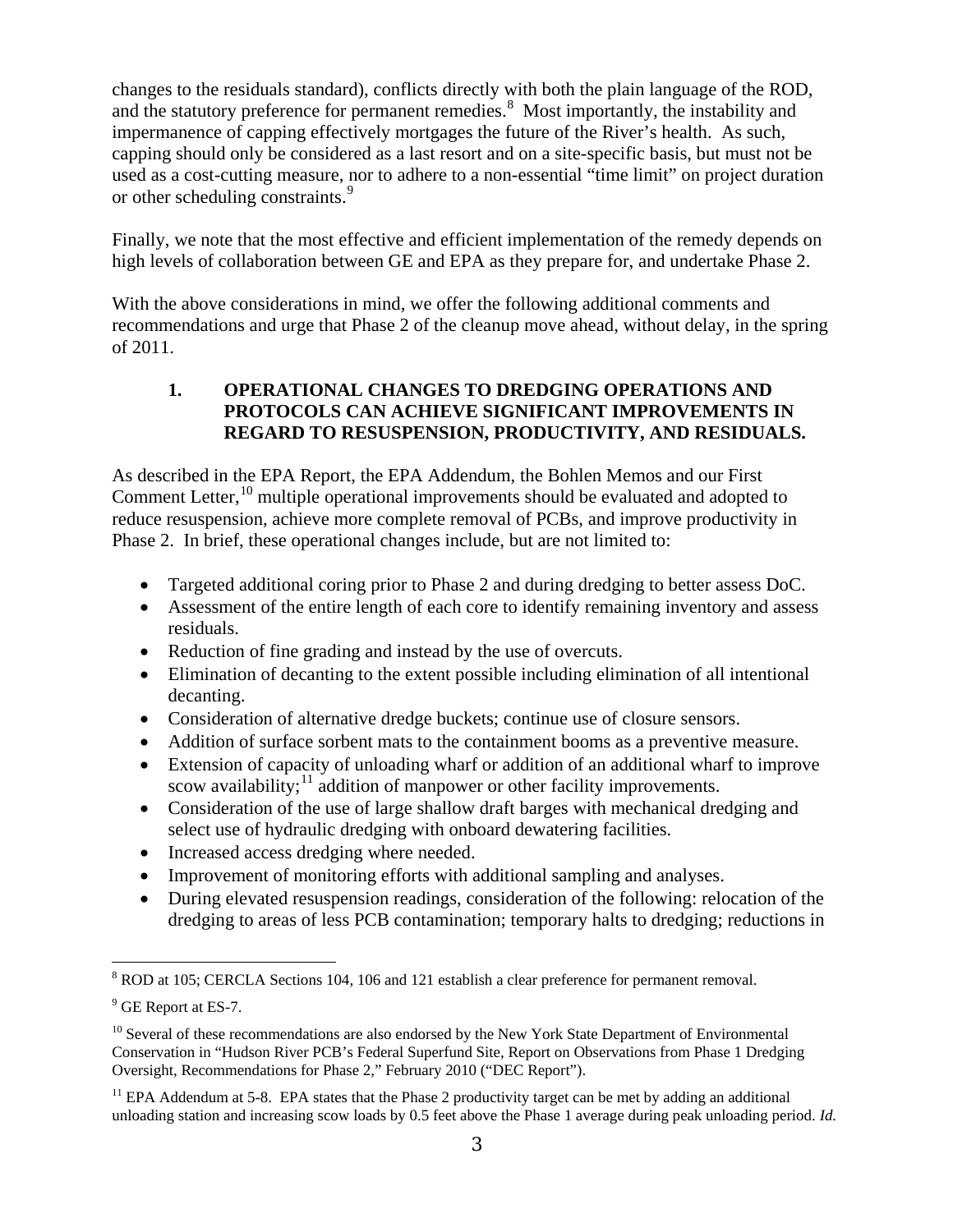the number of dredges working simultaneously; and, or moving operations to areas of lower velocity.<sup>[12](#page-3-0)</sup>

• Classification of the 500 ppt standard as a "control level" that would allow EPA to require operational changes to reduce PCBs in the water column (instead of a "maximum allowable concentration," which results in a halt of dredging when exceeded).<sup>[13](#page-3-1)</sup>

We note that the EPA Addendum states that, "scow unavailability is the most important factor that limited productivity."[14](#page-3-2) When sediment handling and equipment delays occurred at the single unloading station, long queues of under-loaded scows created extensive down time at open CU's — EPA calculates that approximately 26% of the available dredging time was lost due to scow availability delays.<sup>[15](#page-3-3)</sup> Addressing these inefficiencies would increase productivity and thereby minimize the time CU's spend open. These benefits will also improve project performance concerning the resuspension standard.

Also concerning improvements in productivity and resuspension, EPA emphasizes that "poorly defined DoC was the primary cause of additional dredging passes."<sup>16</sup> Accordingly, we strongly support operational changes to more accurately characterize DoC, both before and during dredging, as well as overcuts to minimize the number of passes needed to achieve the cleanup standard set forth in the ROD. $^{17}$  $^{17}$  $^{17}$ 

# **2. DEVELOPMENT AND IMPLEMENTATION OF STANDARDS AND PROTOCOLS FOR PHASE 2 NEED NOT AWAIT THE COMPLETION OF ADDITIONAL MODELING.**

At the May peer review meetings, GE announced that it is working on a new or revised model, which is not yet available for review, but which GE offers as a basis for its proposed revisions to the EPS. While further high-quality, unbiased, and (if containing substantial new changes) peer reviewed, modeling may be helpful, GE's ongoing modeling effort provides no reason for delay in the development and implementation of EPS for Phase  $2<sup>18</sup>$  $2<sup>18</sup>$  $2<sup>18</sup>$  The peer review panel is wellequipped with the information already before it to offer recommendations to improve project performance, such as those described in point 1 above. Similarly, EPA and GE are wellequipped to begin Phase 2, as scheduled in May 2011, even while concurrently proceeding with modeling efforts that might further inform "adaptive management" of the project throughout the

<span id="page-3-0"></span><sup>12</sup> EPA Addendum at 11.

<span id="page-3-1"></span> $<sup>13</sup>$  EPA has stated that it will reimburse the Towns of Halfmoon and Waterford for any increased costs to obtain their</sup> drinking water from Troy until November 2012, and during the remaining dredging seasons. Consequently, EPA proposes to adjust the way the 500 part per trillion (ppt) standard is used in Phase 2, due to the fact that the drinking water risks will be alleviated. Specifically, EPA suggests that it will treat the 500 ppt standard as a "control level" that would allow EPA to require operational changes to reduce PCBs in the water column (instead of a "maximum allowable concentration," which results in a halt of dredging when exceeded). Regarding the 350 ppt control level, EPA would be allowed to require operational changes if the 7-day running average were in excess of 350 ppt. EPA Addendum at 10-11.

<span id="page-3-2"></span><sup>&</sup>lt;sup>14</sup> EPA Addendum at 8.

<span id="page-3-3"></span><sup>&</sup>lt;sup>15</sup> EPA Addendum at 5-1.

<span id="page-3-4"></span><sup>&</sup>lt;sup>16</sup> EPA Addendum at 6-A-1.

<span id="page-3-5"></span><sup>&</sup>lt;sup>17</sup> *See* First Comment Letter at 7 and 13, and First Bohlen Memo at 11.

<span id="page-3-6"></span><sup>18</sup> *See generally* Second Bohlen Memo.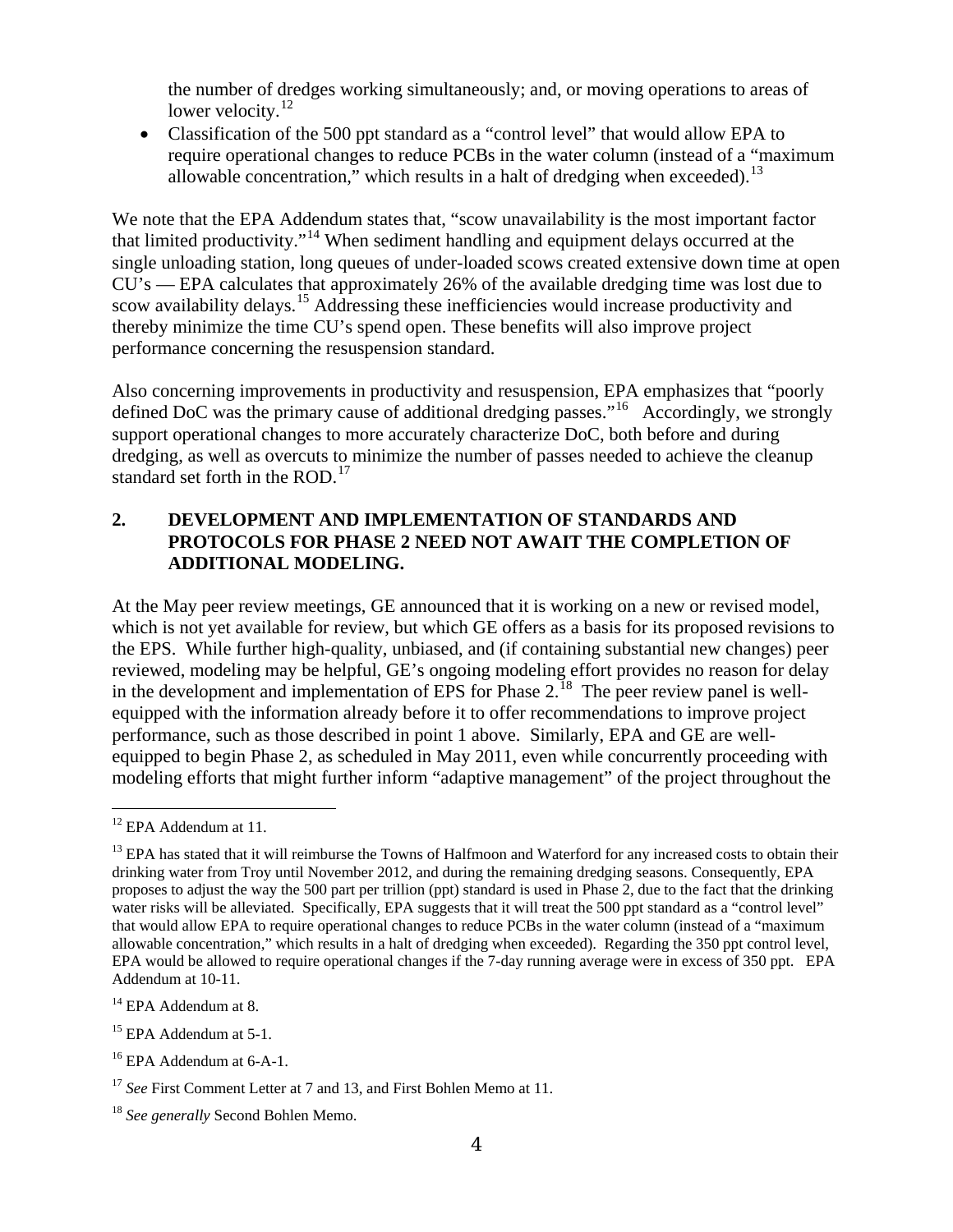five or more years of Phase 2 work. Indeed, as specifically anticipated and provided for in the ROD, **"[d]uring the full-scale remedial dredging [***i.e.***, Phase 2], EPA will continue to monitor, evaluate performance data and make necessary adjustments.**"[19](#page-4-0)

Clearly, the peer review panel should not base any recommendations on a new model that has been developed solely by consultants to the party bearing the costs of the cleanup and that has not been peer reviewed by an independent group of appropriate experts convened specifically for that purpose.<sup>20</sup> (It is our understanding that the overall composition of the current peer review panel makes it an inappropriate body to conduct such a review of GE's model.) Nor should the panel's recommendations be based on a new version of the model GE put forward years ago, for use in connection with the remedy decision, which EPA long ago rejected.<sup>[21](#page-4-2)</sup> The peer review panel should recommend that EPA and GE collaborate on updating the model(s) used for the ROD or on developing a "community model," using appropriate data gathered since the ROD, instead of developing dueling models that would lead only to further disputes.<sup>[22](#page-4-3)</sup>

Most importantly, regardless of whether or how further modeling proceeds, enough has been learned from Phase 1 to know that is completely appropriate and necessary to proceed with the start of Phase 2; nothing from Phase 1 suggests otherwise. Indeed, the larger-than-expected mass of contamination discovered in the Upper Hudson River makes the performance of Phase 2 even more imperative. "The long term benefit to the Hudson River ecosystem from the removal of a large mass of PCB justifies initiation of Phase  $2.^{32}$ .

Also in this regard, we note that GE's assertions concerning the fish tissue impacts of Phase 1 do not support any reduction in dredging or delays to start Phase 2. It was well known that the increased downstream flux of PCBs had the potential to increase the exposure of aquatic biota and the associated body burdens.<sup>[24](#page-4-5)</sup> Data developed by both GE and EPA indicate that body total and lipid-normalized PCB concentrations increased to some extent above pre-project levels in target fish species during Phase 1 activities. The increases are often quite small however, and

1) subject their model to credible, objective peer review;

2) assess the quality of the data they use;

4) perform sensitivity and uncertainty analyses.

EPA, Office of the Science Advisor, *Guidance on the Development, Evaluation, and Application of Environmental Models*, EPA/100/K.

<span id="page-4-2"></span><sup>21</sup> *See* Responsiveness Summary, Hudson River PCBs Site Record of Decision (Jan. 2002), pp. 6-8 – 6-10 ("EPA does not believe that the GE model . . . is a better tool than the EPA model for developing a rigorous assessment of the benefits and impacts of a broad range of remedial options.") Responsiveness Summary is available at [http://www.epa.gov/hudson/d\\_rod.htm#response.](http://www.epa.gov/hudson/d_rod.htm#response)

<span id="page-4-0"></span><sup>19</sup> ROD at 100.

<span id="page-4-1"></span> $^{20}$  EPA recently issued formal guidance for the development, evaluation and application of environmental models, which sets forth the best practices to employ to help determine when a model, despite its uncertainties, can be appropriately used to inform a decision. Specifically, it recommends that model developers and users:

<sup>3)</sup> corroborate their model by evaluating the degree to which it corresponds to the system being modeled; and

<span id="page-4-3"></span><sup>22</sup> *See* Second Bohlen Memo at 8.

<span id="page-4-4"></span><sup>23</sup> Second Bohlen Memo at 2.

<span id="page-4-5"></span><sup>24</sup> ROD at 85; *see also*, ROD at 104 - 108, discussing the long-term benefits of removal.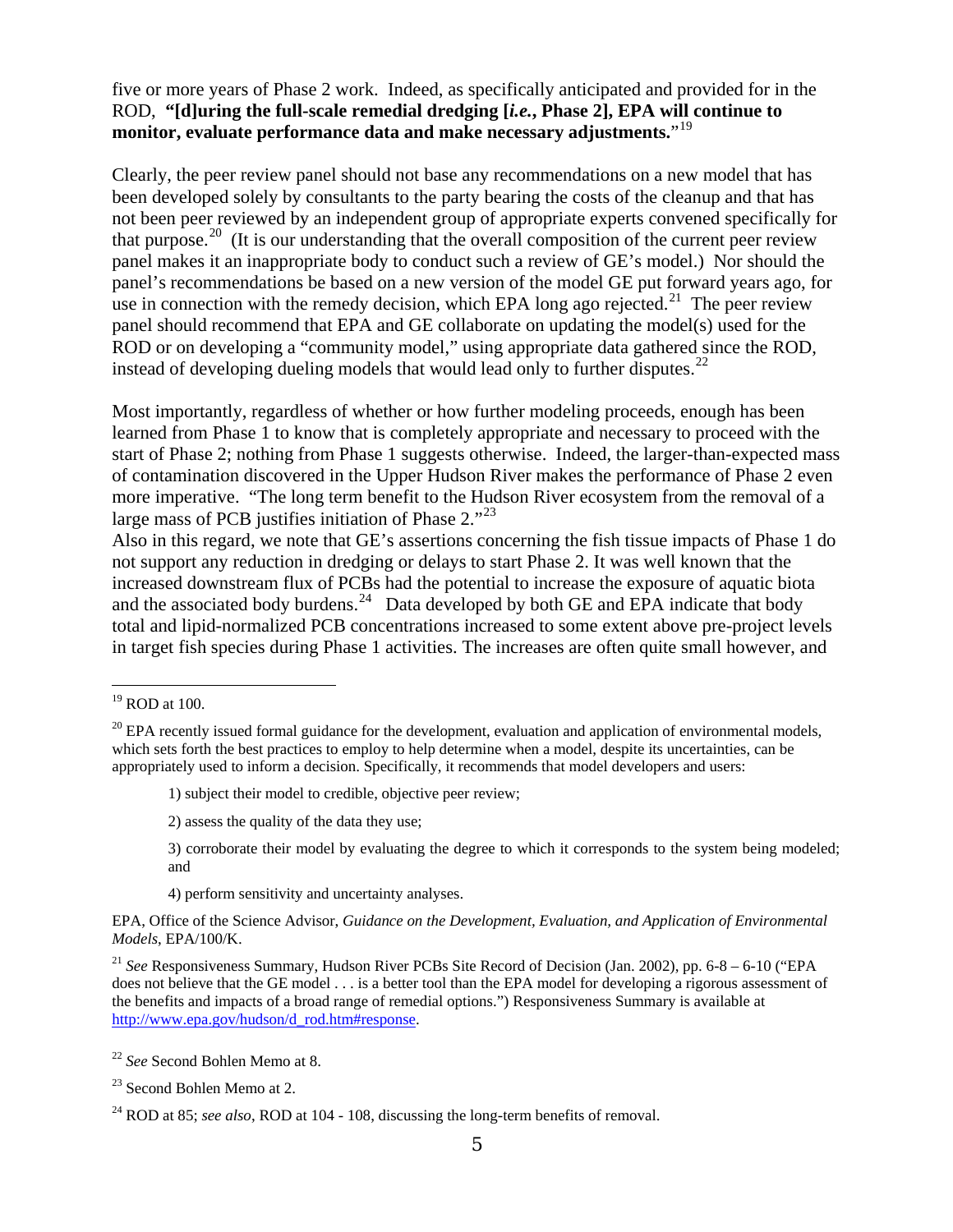sometimes within the annual range of variability. The notable effects display limited areal extent beginning abruptly near Fort Edward and typically extending downstream for a distance of approximately 15miles south of River Mile 195, the northern end of the Project Area. The effects in the vicinity of Albany marked as significant in the GE Report were very small in late 2009 and early 2010. Most effects were seen in the Pumpkinseed population. It seems reasonable to suppose that these effects will decay to background occurring within two to three years of the completion of dredging or times similar to those observed following the Allen Mill gate failure in 1991-93.<sup>[25](#page-5-0)</sup> The fact that available data are yet to show this decrease is not surprising given the limited time since completion of the Phase 1 activities and low metabolic rates expected during the winter months. Some effects may be observable by the fall of 2010. For Phase 2, it is critical that GE and EPA utilize the same data set to calculate baseline fish tissue values which should include the entire Baseline Monitoring Program Scoping Document (BMPSD) data set.<sup>[26](#page-5-1)</sup> It is also reasonable to anticipate that changes in Phase 2 dredging operations aimed at reducing resuspension will act to minimize exposure of aquatic biota, especially downstream of dredging operations.

# **3. COST-CUTTING AND ARTIFICIAL SCHEDULING CONSTRAINTS SHOULD NOT BE A BASIS TO REDUCE DREDGING OR INCREASE CAPPING.**

Despite GE's assertions, Phase 2 should neither increase capping, nor minimize overcuts to avoid the costs of processing, transporting and disposing of clean sediment, or to keep to a nonessential "time limit" on the project. Although 75% of the "adjusted area" was completed and closed in compliance with the Residuals Standard during Phase 1, EPA reports that approximately 25% of the adjusted areas was capped out of compliance with the standard set in the ROD.  $27$  We acknowledge that ROD and remedial design allow for some capping, but it is only to be used in certain circumstances and as a last resort.<sup>[28](#page-5-3)</sup> Accordingly, we have several objections to GE's proposals, and offer our own observations and recommendations.

First, the uncertainty concerning the DoC was not completely unanticipated: In 2005 EPA warned GE that underestimated DoC "would result in difficulties with the residual standard as well as redredging,"<sup>[29](#page-5-4)</sup> but during Phase 1, EPA allowed GE the flexibility of managing uncertainty of  $DoC$  on site.<sup>[30](#page-5-5)</sup> This flexibility should now be curtailed so as to comply with the ROD and to provide for a permanent remedy that removes, rather than caps, the actual inventory of contaminated sediment. As we have commented previously, and as observed by the Canal Corporation, there are multiple potential problems with capping including long-term instability, monitoring and responsibility for maintenance of capped areas, as well as interference with current and future navigational dredging needs. Furthermore, capping in the Hudson may not be

<span id="page-5-0"></span><sup>25</sup> Comments by Jennifer Samson, Ph.D, *Clean Action Ocean,* Principal Scientist Consultant*.*

<span id="page-5-1"></span><sup>26</sup> Baseline Monitoring Program Scoping Document. *Id.* 

<span id="page-5-2"></span><sup>&</sup>lt;sup>27</sup> EPA Report at ES-2.

<span id="page-5-3"></span><sup>28</sup> The Phase 1 EPS provided that all redredging attempts were to be designed to reduce the mean Tri+ PCB concentration of the certification unit to 1 mg/kg Tri+ PCBs or less and to remediate any sampling nodes with Tri+ PCB concentration equal to or greater than 15 mg/kg. Only if, after two redredging attempts, the arithmetic average Tri+ PCB concentration in the surface sediment still was greater than 1 mg/kg, was capping to be implemented. EPS at 12.

<span id="page-5-5"></span><span id="page-5-4"></span> $^{29}$  EPA Addendum at 6-B-1, citing 2005 Dredge Area Delineation memo, Appendix H.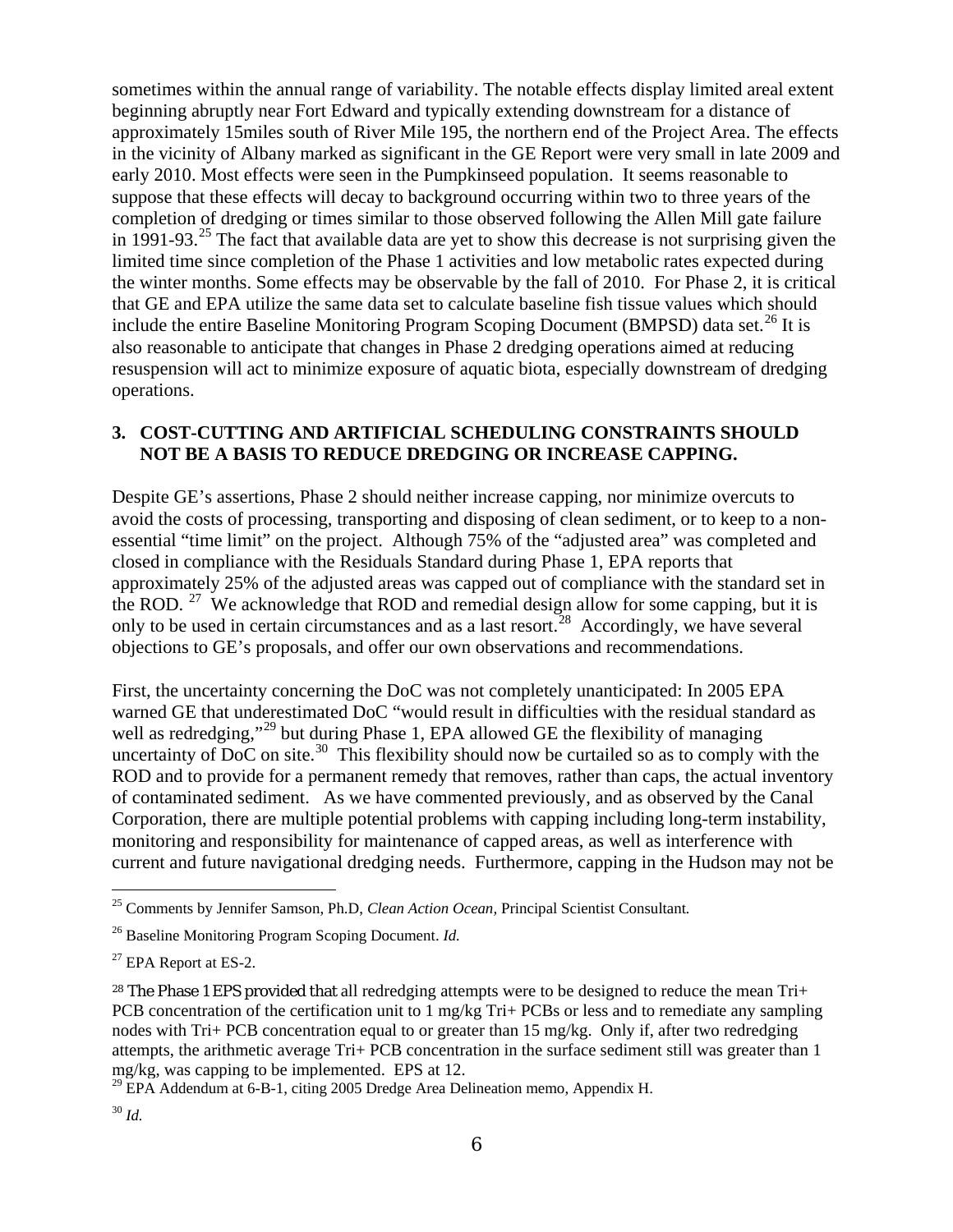designed to withstand major flood events.<sup>[31](#page-6-0)</sup> Certainly, no comparable river remediation data exists to measure the long-term adequacy of these caps to withstand the unique high flow and sediment scouring nature of the Hudson River. In addition, with the advent of global climate change, the severity of storm events in the region has increased and is expected to continue to intensify over time. As such, mortgaging future benefits to the River with the short-term "bandaid" of capping should be avoided to the greatest extent possible.

Furthermore, proactive steps to reduce uncertainty about DoC, combined with improved postdredging core analysis to identify and remove unanticipated PCB inventory and strategic use of overcuts to account for uncertainty, would substantially reduce the impetus for capping. Because DoC was seriously underestimated for many of the original cut lines in Phase 1 CUs, multiple passes were required to address inventory (post-dredging cores with greater than 6 inches DoC), not residual (cores having less than or equal to 6 inches DoC). EPA reports that 42% of the 445 locations were shown to have inventory present after the first pass; 20 % required 3 or more inventory passes.<sup>[32](#page-6-1)</sup> As Dr. Bohlen points out, "EPA shows that an overcut of 6 inches would have removed additional PCBs in 77% of the sampled locations."<sup>[33](#page-6-2)</sup> To address this issue, EPA, DEC and the Hudson River Trustees<sup>[34](#page-6-3)</sup> all recommend procedures to establish more accurate depth to contamination<sup>[35](#page-6-4)</sup> and overcutting to reduce the occurrence of the multiple, thinner cuts utilized in Phase 1, which caused work areas to be open longer than necessary and subject to increased resuspension; and evaluation of core samples taken after the first pass to determine whether additional inventory is present and, if so, removal (rather than capping) of that inventory. Dr. Bohlen's review also supports this approach, particularly since the spatial variability of sediment deposits in the river makes it difficult to fully characterize DoC before the start of dredging.<sup>36</sup>

The unavoidable lessons of the Phase 1 experience -- are that overcutting is necessary to reduce the number of passes and related resuspension and that, to ensure achievement of remedial objectives, GE must be required to perform additional inventory dredging (not capping) when, despite best efforts, DoC turns out to have been underestimated prior to dredging. Any costs

<span id="page-6-0"></span><sup>&</sup>lt;sup>31</sup> See Letter from Carmella Mantello, Director New York State Canal Corp. to Mr. David King, USEPA (March 29, 2010) raising this and other concerns.

<span id="page-6-1"></span><sup>32</sup> EPA Addendum at 9.

<span id="page-6-2"></span><sup>&</sup>lt;sup>33</sup> Second Bohlen Memo at 6.

<span id="page-6-3"></span><sup>34</sup> U.S. Department of the Interior, National Oceanic and Atmospheric Administration, and NYS DEC. *See also* Trustee Comments on Phase 1 Evaluation Reports for the Hudson River, April 26, 2010 ("Trustee Comments"); EPA Report at ES-19.

<span id="page-6-4"></span><sup>&</sup>lt;sup>35</sup> During the Peer Review panel, some of the reviewers wisely suggest that a few inches of sand be placed over exposed areas to stabilize them after coring, while awaiting test results and a design based on this new DoC information. Initially it seemed as if this temporary measure would then be followed by either more dredging, as current performance standards call for, until full depth of contamination is met, then backfilling or capping would be undertaken as appropriate. Soon this discussion changed to streamlining proposal -- to dredge to design cut and then sample only to determine whether to cap or backfill. It's unlikely that DoC can be determined with enough accuracy in advance of dredging to take this approach. Very few suggestions were made in this regard at the May peer review meeting, and the variability of sediment deposits in the river makes it difficult to fully characterize DoC before the start of dredging, so all options must remain available in the field: more dredging when needed to remove inventory, backfilling if target cleanup standards have been met, and capping as an absolute last resort. If inventory remains after design cut is achieved, it should be efficiently identified and removed. See Second Bohlen Memo, pp. 6-7, 9.

<span id="page-6-5"></span><sup>&</sup>lt;sup>36</sup> Second Bohlen Memo, pp. 6-7, 9.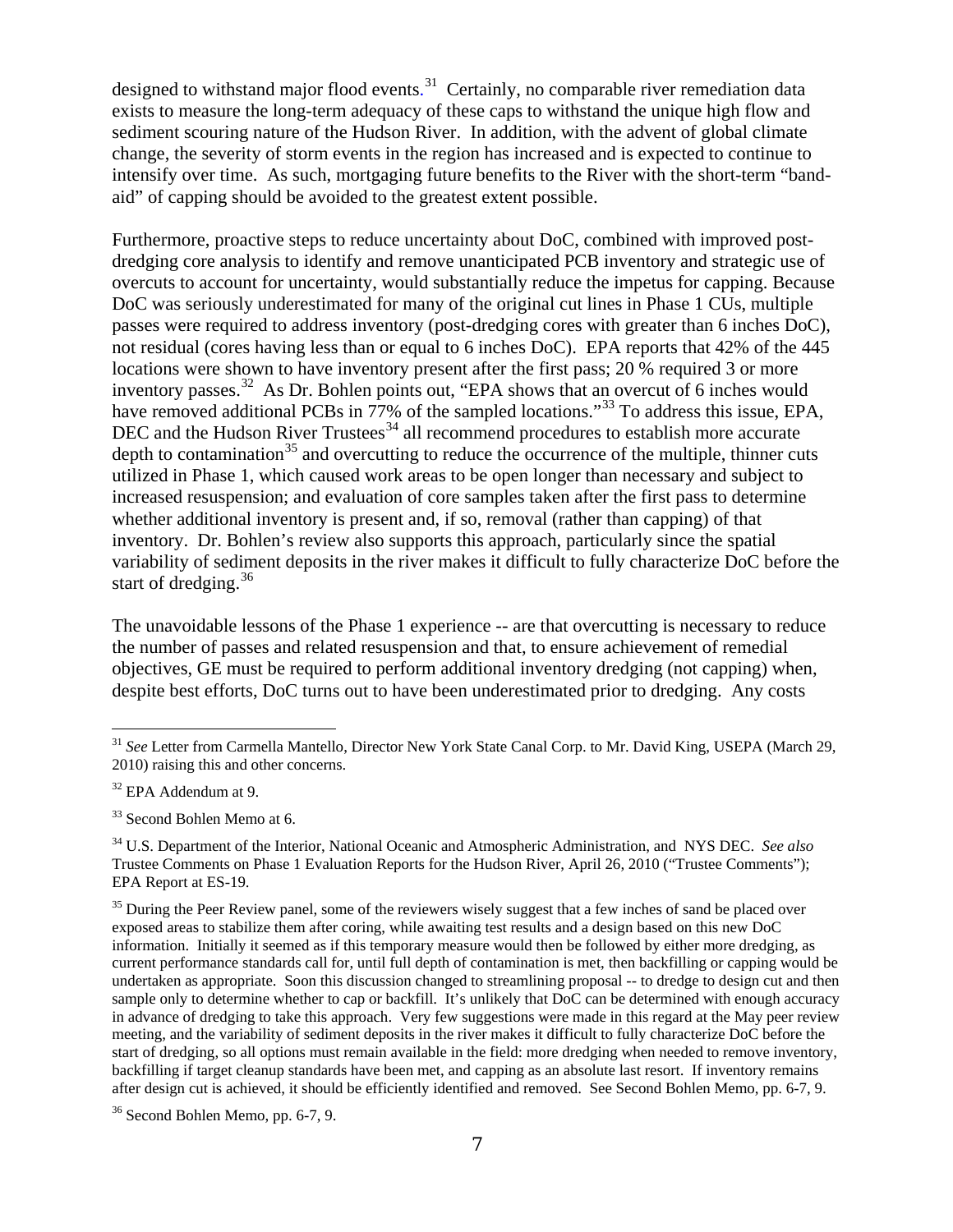associated with this approach are integral to an effective, permanent clean up and are not a valid reason for dredging less and capping more.<sup>[37](#page-7-0)</sup>

Nor should artificial time limits on the project be a basis for adopting standards that permanently leave behind more PCBs in the river. Along with EPA, DEC and the Hudson River Trustees, we support extending the project duration beyond 5 years if necessary to achieve removal of contamination.<sup>[38](#page-7-1)</sup> As is now well documented, Phase 1 revealed the presence of considerably more PCB contamination than originally predicted. No information was presented to the peer review panel that provides any reason to artificially limit the length of the project to 5 years. Moreover, the 5-year time period was only intended as an estimate of the project length – one that was based on a significant underestimation of the levels of contamination.<sup>[39](#page-7-2)</sup> As stated by Dr. Bohlen, a five-year limitation on Phase 2 "may be considered somewhat arbitrary particularly if the extent of the remediation is considered. . . . When considered in combination with efforts to reduce the downstream flux of contaminants it seems clear that an extension in duration may be warranted. The proposal by EPA in their Phase 1 Report to allow them this option seems well advised and consistent with the provisions necessary for an effective adaptive management strategy."<sup>[40](#page-7-3)</sup>

# **4**. **EPA, GE AND STAKEHOLDERS SHOULD CAREFULLY CONSIDER PREPARATION FOR, OR INCLUSION OF, NAVIGATIONAL DREDGING AS PART OF PHASE 2.**

The ROD, the Remedial Design and the Engineering Performance Standards require that the responsible party remediate designated areas of PCB-contamination using environmental dredging, but do not specifically require that the GE perform separate navigational dredging. However, we sincerely hope that a reasonable agreement can be negotiated to take advantage of the presence of dredging and processing equipment present in the river during Phase 2, and after, to fully restore the navigational channel. As noted by the Hudson River Trustees,  $41$  EPA had envisioned that the selected remedy would provide some redress for the local communities impacted by the contamination. For example, the ROD clearly noted the high cost of the PCBs on commercial activity to the local community, $42$  and observed that the selected remedy did include "navigational dredging as necessary for implementation… as well as to allow for use of the river by recreational and commercial vessels during remediation."<sup>[43](#page-7-6)</sup> The Responsiveness Summary to the ROD adds: "A significant portion of the dredging is oriented to navigational

<span id="page-7-0"></span> $37$  See also comments submitted on May 4, 2010 to the Peer Review Panel by the U.S. Department of the Interior, which state: "General Electric Company's proposal of the use of a hard cap [on downstream PCB loadings] as a modification of the residual standard is incompatible with the remedy EPA selected for the Hudson River Superfund Site. We don't support an increase in the amount of capping during the remedy implementation."

<span id="page-7-1"></span><sup>38</sup> *See* First Comment Letter at 18; First Bohlen Memo at 14; DEC Report at v; and Trustee Comments at 2.

<span id="page-7-2"></span><sup>&</sup>lt;sup>39</sup> In 2002, the ROD mentions that the full-scale operation of Phase 2 was "expected" to last five years, but this is not a requirement delineated in the remedy components. ROD at 110.

<span id="page-7-3"></span><sup>40</sup>Second Bohlen Memo, pp. 8-9.

<span id="page-7-4"></span><sup>&</sup>lt;sup>41</sup> Trustee Comments at 2.

<span id="page-7-5"></span><sup>&</sup>lt;sup>42</sup> "Due to the PCB contamination, navigational dredging within the Upper Hudson has been severely limited in the past 25 years. As a result, commercial navigational uses have been reduced and recreational navigational uses impeded." ROD at 30.

<span id="page-7-6"></span> $43$  ROD at 67.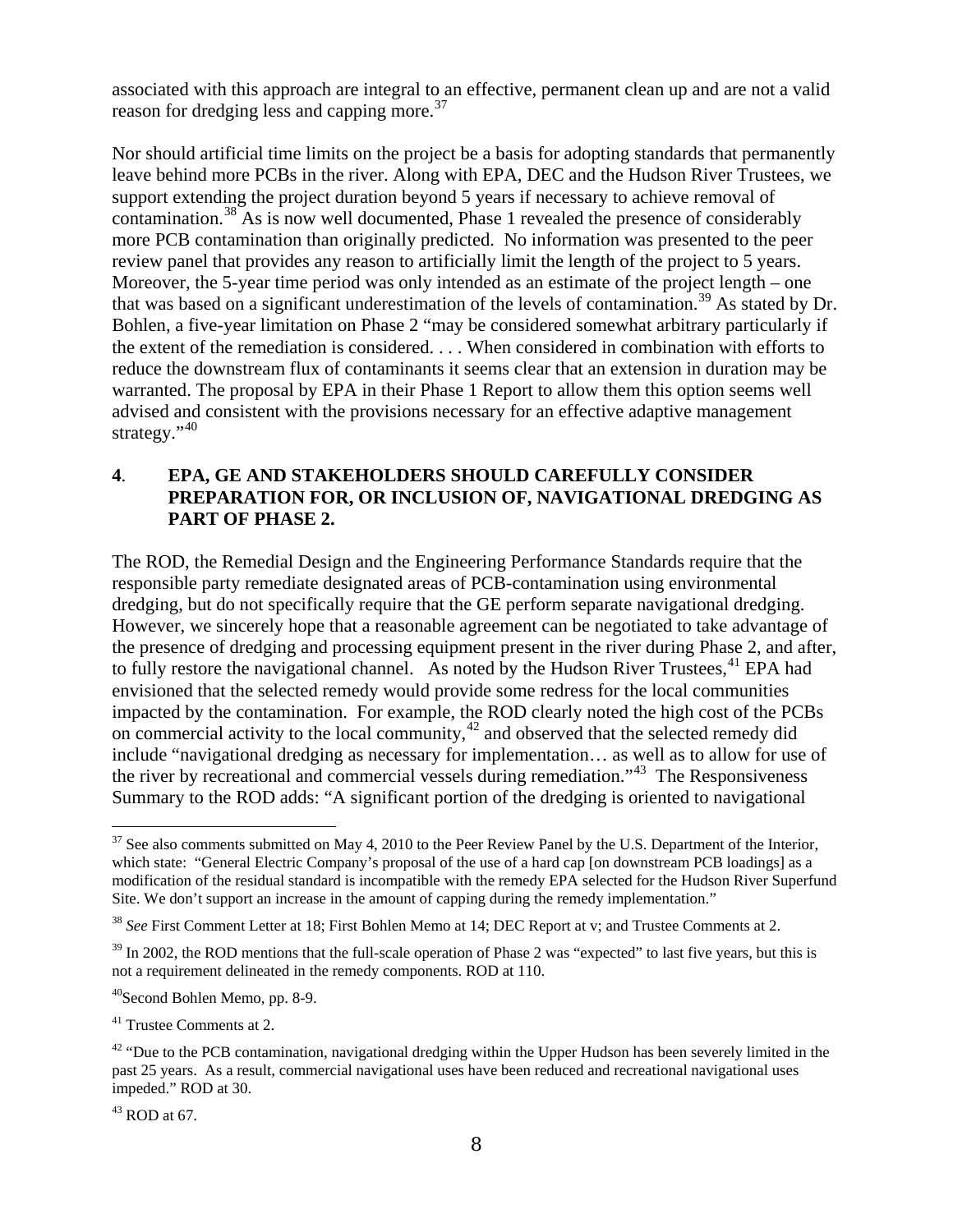dredging that, when completed, will provide an expanded and safer capacity for recreational use of the River;"<sup>[44](#page-8-0)</sup> and "[t]he selected remedy includes navigational dredging as necessary for implementation. It is anticipated that dredging will have a positive impact on Hudson River navigation."<sup>[45](#page-8-1)</sup>

Moreover, and as observed by the Trustees, navigational dredging could greatly improve productivity as well as reduce resuspension related to the operation of barges in shallow channels.[46](#page-8-2) At minimum, where a contaminated area is dredged, contaminated sediment should be removed to the full required depth. The selected remedy, REM 3/10/Select requires removal of all sediments with a mass per unit area (MPA) of 3  $g/m<sup>3</sup>$  or 10 mg/kg in River Section 1 (RS-1); 10  $\text{g/m}^3$  or 30 mg/kg in RS-2 and in select sediments with high concentrations of PCBs and high erosion potential in RS-3).  $47$  Also: "Within the areas targeted for remediation the goal is to remove all of the PCB-contaminated sediments within these areas, leaving a residual of approximately  $1mg/kg$ .<sup> $48$ </sup> Furthermore, backfill should not be placed in a manner that rises above a 14-foot river depth in the channel – the depth needed by the Canal Corporation to maintain the channel for navigational use over time, and to prevent disruption by propellers or other navigational-related disturbances.

Unfortunately, this was not done in CU-1 at the Ft. Edward Yacht basin during Phase 1. As the season came to a close, capping was placed over large amounts of highly contaminated sediment<sup>[49](#page-8-5)</sup> at a depth of 12 feet – thus vulnerable to scouring and other disruptions. Remedial costs not borne by GE will later be borne by the Canal Corporation, hence the river users, taxpayers and the public. Again, we urge that all options be considered to rectify the results at CU-1.

#### \*\*\*\*\*\*\*\*\*\*\*\*\*\*\*\*\*\*\*\*\*\*\*\*\*\*\*\*\*

Thank you for your consideration of these comments. If you have any questions or comments, please contact Rebecca Troutman at 914-478-4501, ext. 241 or by e-mail at rtroutman@riverkeeper.org.

Sincerely,

 $/s<sup>2</sup>$ Rebecca Troutman Senior Counsel Riverkeeper, Inc.

<span id="page-8-0"></span><sup>44</sup> Responsiveness Summary at ES-7.

<span id="page-8-1"></span><sup>45</sup> *Id*. at Book 1 of 3, 9-44 – 9-45; *see also* ROD at 67.

<span id="page-8-2"></span><sup>46</sup> Trustee Comments at 2.

<span id="page-8-3"></span><sup>&</sup>lt;sup>47</sup> US EPA Region 2, Hudson River PCBs Reassessment Superfund Site Proposed Plan, Dec. 2000, at 14 -15. <sup>48</sup> *Id*.

<span id="page-8-5"></span><span id="page-8-4"></span><sup>&</sup>lt;sup>49</sup> See Letter from NYS Canal Corps, Carmella Mantello, January 8, 2010, stating that "the capped sediments in CU-1 alone contained PCB concentrations in excess of 50 ppm in no less than 25 different sampling cores."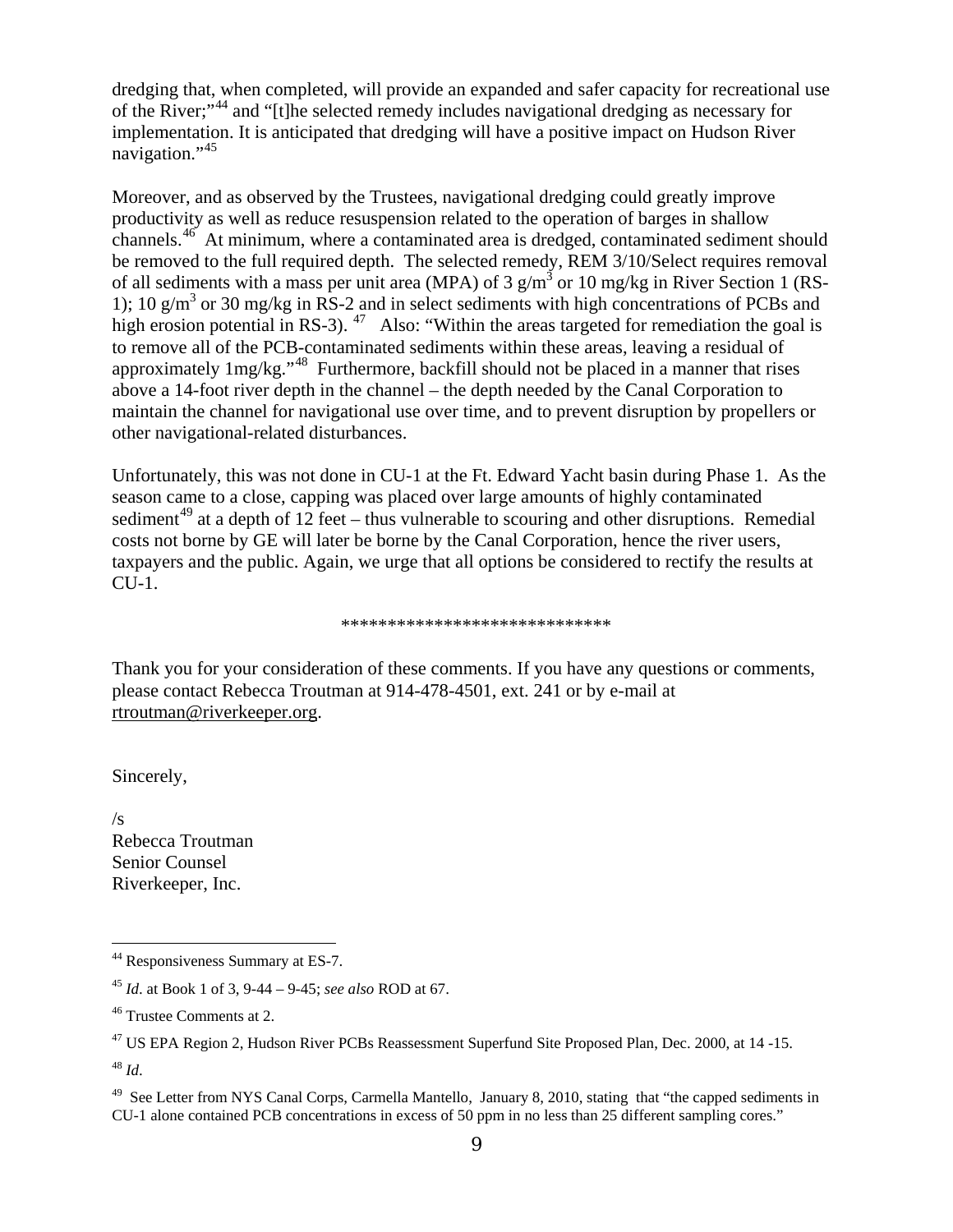Lawrence M. Levine Attorney Natural Resources Defense Council

Manna Jo Greene Environmental Action Director Hudson River Sloop Clearwater

Althea Mullarkey Policy and Special Projects Analyst Scenic Hudson

Aaron Mair Board President and Founder Arbor Hill Environmental Justice Corp.

Cindy Zipf Executive Director Clean Ocean Action

Gil Hawkins Environmental Director/Corresponding Secretary Hudson River Fishermen's Association New Jersey Chapter

Ken Watson Executive Director W. Haywood Burns Environmental Education Center

Laura Haight Senior Environmental Associate New York Public Interest Research Group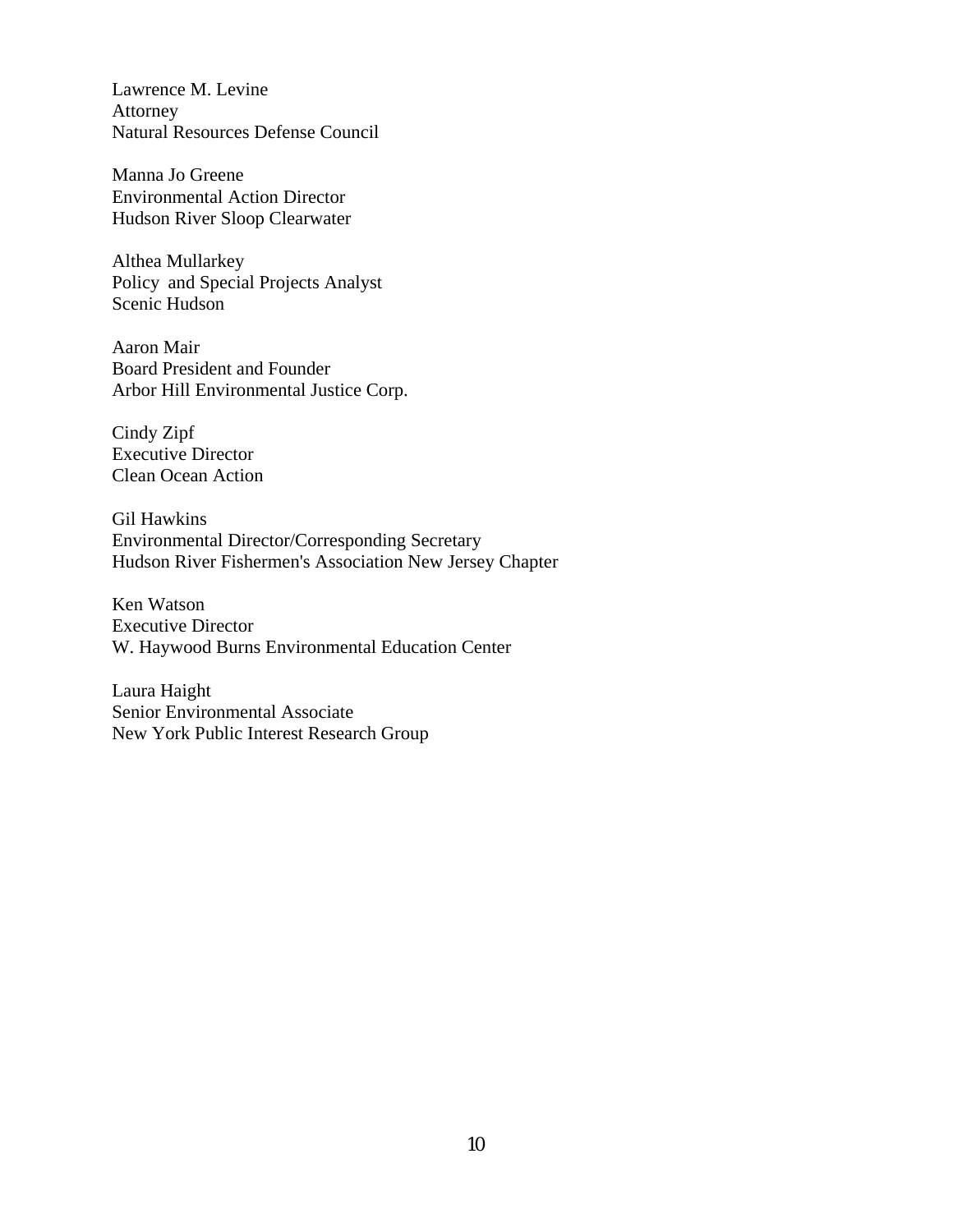# **Hudson River PCBs Site**

A Review of the U.S. EPA Phase 1 Evaluation Report Addendum April, 2010

 By W. Frank Bohlen Mystic, Connecticut May 17, 2010

## **Introduction**

 Following publication of their Phase 1 Evaluation Report in March, 2010, the U.S. Environmental Protection Agency (EPA) issued an Addendum in early May, 2010. This Addendum presented information responding to requests and questions submitted by the Peer Review Panel at its introductory meeting in February, 2010 as well as several evaluations referenced in the Phase 1 Report but unfinished at the time of its release. Of particular interest was the EPA revised Resuspension Standard specifying allowable PCB loads at Waterford during the period of remediation. The Addendum also included discussion of water column PCB loads during and after dredging, the causes of resuspension and the associated PCB loads, contaminant transport, methods intended to reduce the effect of errors in the estimate of depth of contamination, and means to improve productivity. The following review places particular emphasis on the revised Resuspension Standard (Topic 4) and Water Column Loads During and After Dredging (Topic 1). It also offers recommendations for moving ahead with Phase 2 of the remediation, supplementing those provided in my April 26, 2010 review of the EPA and GE Phase 1 Data Evaluation Reports.

## **Summary of Conclusions and Recommendations**

 This addendum adds some additional information to that provided by EPA in their Phase 1 Report. Although much of it will elicit debate, the tools necessary for quick resolution of the associated questions are available. This resolution as well as an improved basis for the resolution of future issues would be facilitated by: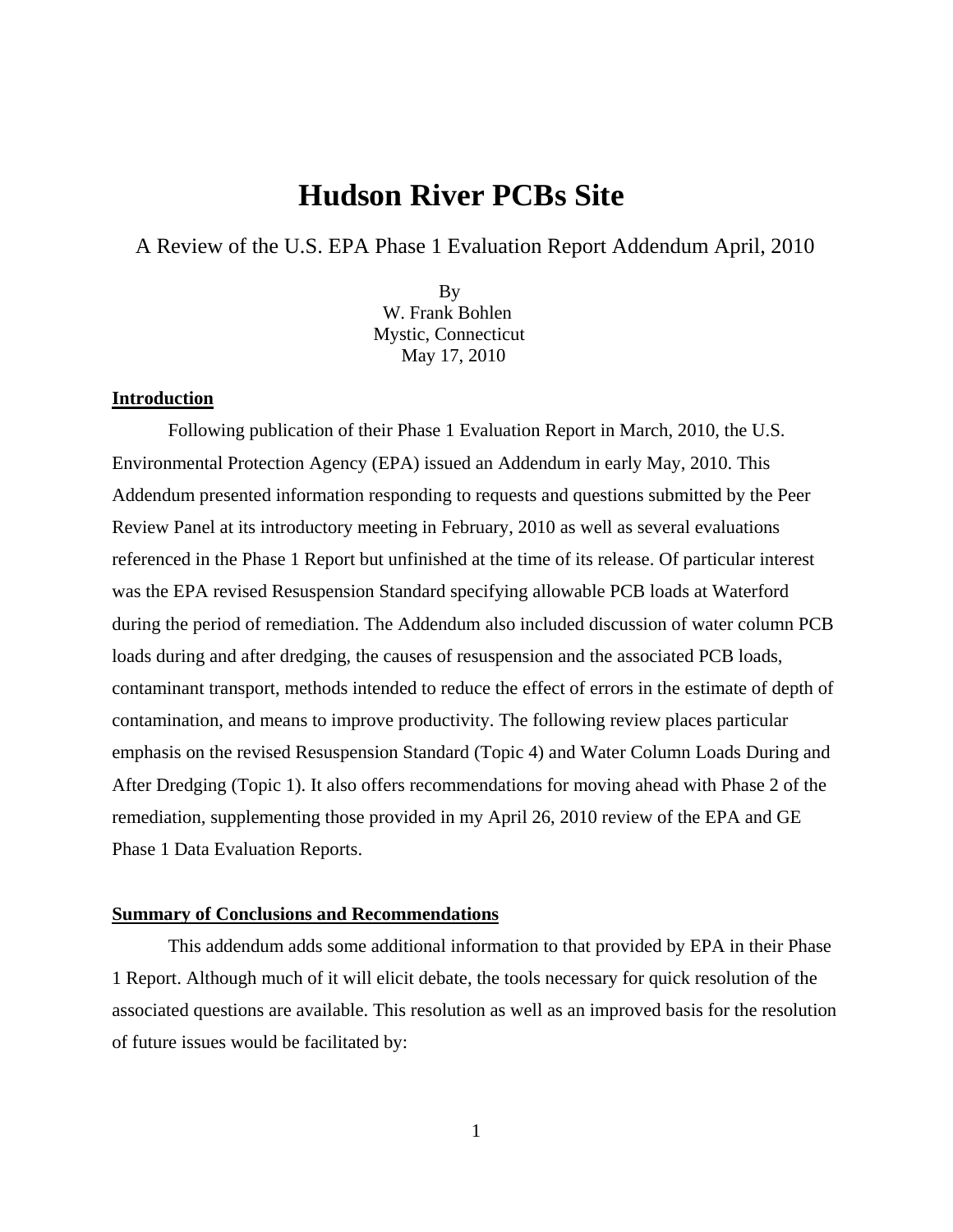- 1. Use of a process based model for the specification of allowable PCB loads during the remediation project and the quantitative analysis of PCB fate and transport. Consideration should be given to the adoption of a community model for joint use by GE and EPA.
- 2. Maintenance of an array of instruments and samplers sufficient to provide high frequency time series observations of specified parameters at a network of stations distributed throughout the upper river.
- 3. Incorporation of the time series data within quantitative fate and transport analyses.
- 4. The collection of a number of additional core samples of the sediment column and associated sediment probing and re-analysis of previous core and probe data to facilitate improved definition of the depth of contamination (DoC).
- 5. Joint collaboration by EPA and GE in the development and implementation of an adaptive management strategy for use in Phase 2.

Despite the range of questions subject to debate there appears to be no reason to delay initiation of Phase 2. The information necessary for the development of the required Engineering Performance Standards (EPSs) is sufficient and their refinement can proceed as modeling and monitoring results and analyses are completed. The majority of these can be completed within the next year. The long term benefit to the Hudson River ecosystem from the removal of a large mass of PCB justifies initiation of Phase 2.

## **Review Comments**

#### **A. Evaluation and Prediction of Downstream Loads**

 Sediment sampling and the subsequent Phase 1 dredging activities provided clear indication that the mass of PCBs in place within the upper Hudson River was significantly greater than the original estimate of 115,000 kg. EPA now believes that between 1.5 and 1.8 times the original mass estimate will have to be removed or approximately 170,000 to 210,000 kg of PCB. Of this mass EPA expects that no more than 1% will be lost to the water column and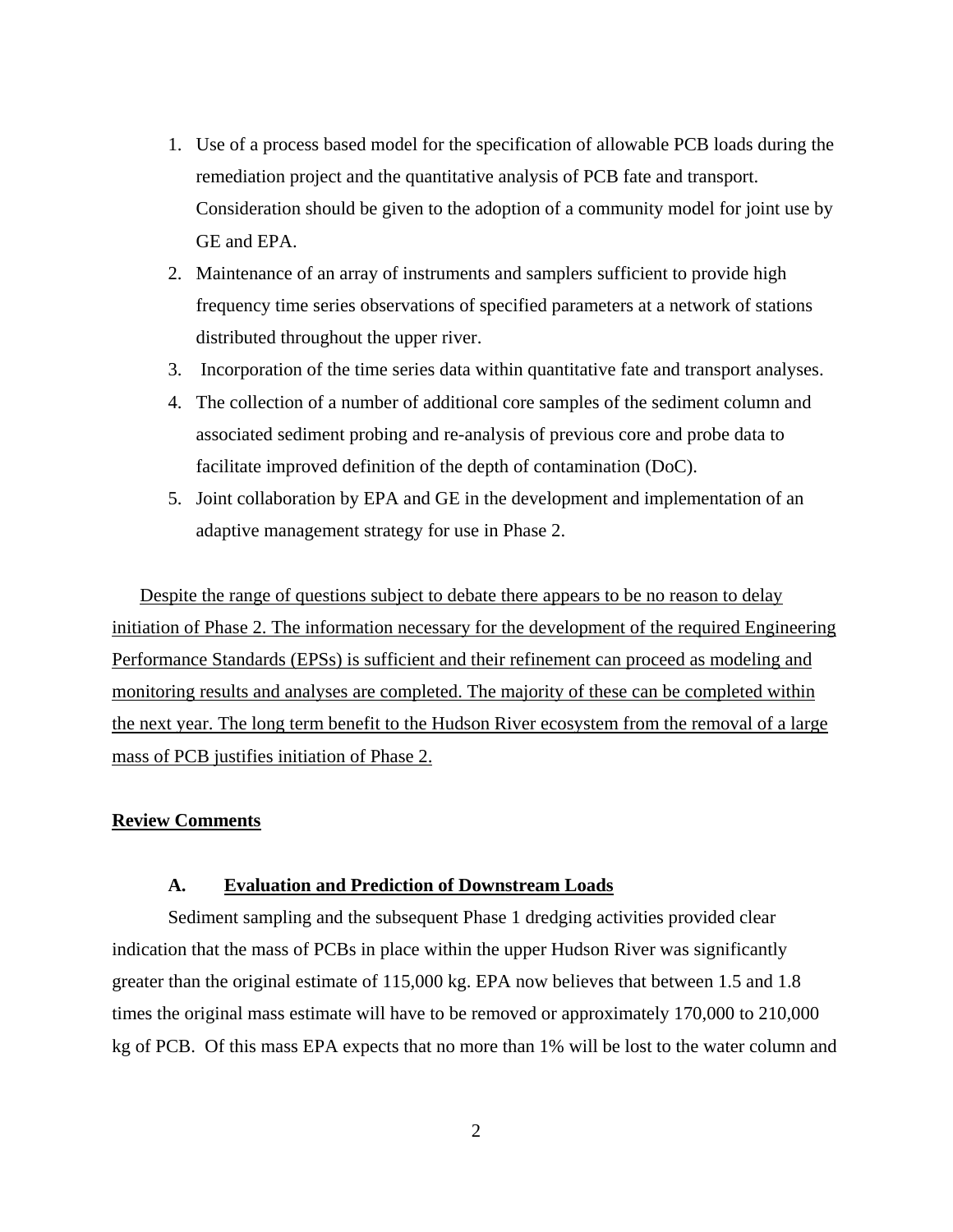transported past Waterford. This implies loads ranging from 1700 kg to 2100 kg total PCB or (on the assumption of a 3:1 ratio- Total/Tri+) Tri + values ranging between 567 to 700 kg. With these values in mind EPA, using an empirical method (Topic 4A) based on a combination of field measurements of PCB concentrations and selective sampling of streamflow data for the period 1995-2008 (1999-2000 data were reported as non-detects and deleted as nonrepresentative since causes for this were unknown), concludes that loads at Waterford of 500 kg Tri+ over the life of the project will not adversely impact the lower Hudson and associated fish populations and will not result in any significant difference in the rate of ecosystem recovery relative to that expected from monitored natural attenuation (MNA). Based on these results they propose to increase the Resuspension Standard from the initial value of 650 kg total PCB to 2000 kg total PCB as measured at Waterford over the duration of the remediation (Phase 1 and Phase 2).

# **1. Modeling**

 Given the amount of computer modeling used to date in this project by both EPA and GE it is not clear why EPA chose to rely on an empirical method in the revision of the Resuspension Standard. In particular, the trend lines used in the empirical method appear to follow those estimated using the trends observed over the past ten years or so. This suggests that EPA assumes that the factors affecting PCB transport in the past will remain unchanged following remediation. This was most likely selected as a conservative approach since reduction in near surface concentrations due to removal and subsequent closure by capping or backfill will ultimately result in a more rapid decrease in downstream PCB concentrations. However, it leaves unanswered questions regarding the shorter term effects of the progressive settlement and transport of materials resuspended during the dredging operations. This latter factor is not included in the EPA analysis apparently on the assumption that 1. the effects are small and 2. the effects will be short lived and largely confined to the project period. GE reportedly disputes these assumptions. Although the effects of project related resuspension are most likely small compared to the long term benefit of the removal of a large mass of PCB they do warrant some attention. Presumably the best way to resolve these different opinions as well as questions regarding the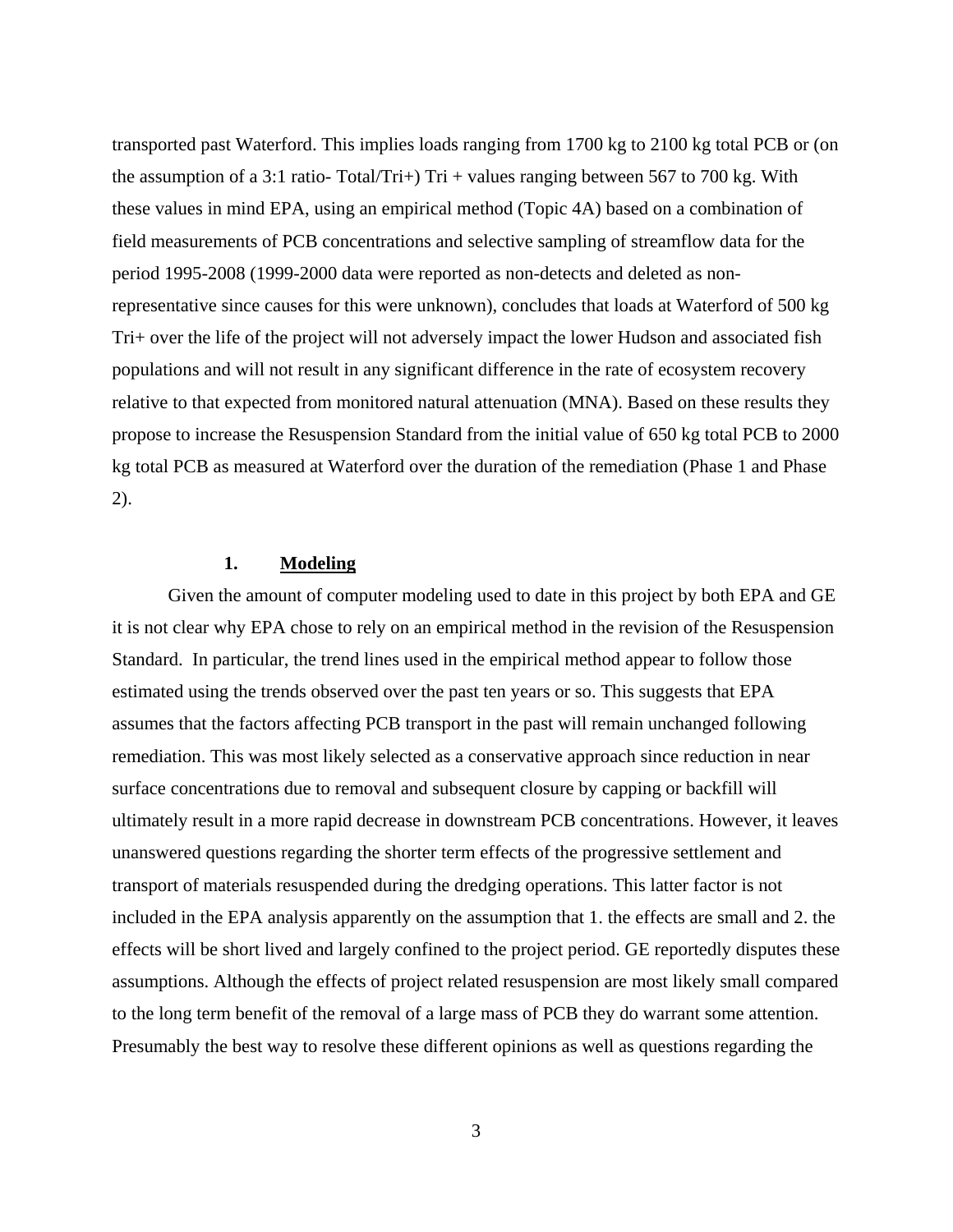adequacy of any assumed decay rates of contaminant loading would be a joint modeling effort making as much use as possible of the field data provided by the ongoing monitoring program. The tools required for this are available and there is no reason to believe that this modeling would slow the initiation of Phase 2.

## **2. Downstream Transport**

 Beyond the absence of numerical modeling in the EPA analysis, the empirical approach assumes a 1% loss of contaminant to the far-field (*i.e.,* Waterford) over the project period. Although as stated in my earlier review, this seems optimistic given the abundance of field data showing material losses at the site of the bucket during mechanical dredging between 1 and 5% (and higher in the presence of debris) it appears here to represent a desired target rather than an absolute upper limit. As such it seems a reasonable place to start with the final value to be determined as the project and supporting analytical efforts based on modeling and monitoring proceed. Primary emphasis in these efforts should be placed on the importance of sediment/contaminant resuspension relative to the dissolved phase. The processes associated with each phase and the factors affecting PCB change of phase from dissolved to particulate and/or vice versa clearly warrant some additional study and explanation as the project proceeds and should be an important factor affecting a variety of dredging protocols in any adaptive management scheme used during the next Phase of the project.

# **3. Monitoring**

 Continuing time series observations of contaminant loads at various points downstream of the project area since the completion of Phase 1 would have helped address a number of the issues raised during the efforts to revise the Resuspension Standard including resolution of the relative importance of resuspension within the downstream transport of PCBs and the associated PCB fluxes. Analyses of these data would include not simply loads (e.g. TSS and PCBs) but also quantitative analysis of PCB homolog patterns as well as the variety of supportive sediment and flow data. The intent to develop such a data set appears to be the primary reason for the extensive near and far field monitoring program included as a central element in the project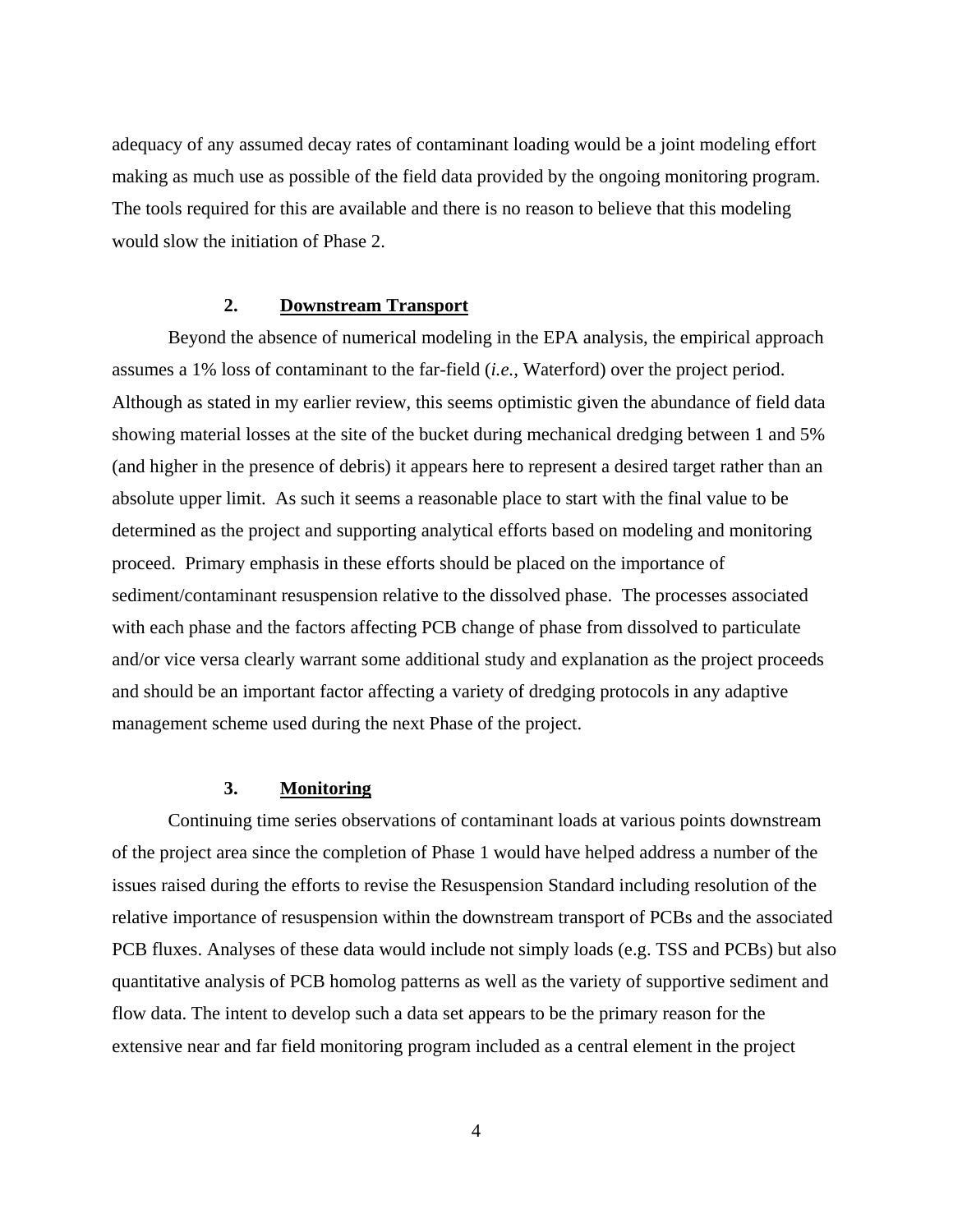plans. Given the potential value of the monitoring data to this and to future remediation projects it's unfortunate that at least at this point in time EPA in the Addendum must report that "PCB concentrations at the Thompson Island station post-dredging must all be considered suspect, particularly those collected during recent high flow events...". Or "Samples from Lock 5 and a limited number of samples at Waterford stations obtained during the post-dredging period are also clearly suspect..." (Topic 1 p. 1-A-8). The majority of the difficulties appear to be related to intake fouling resulting in some amount of sediment entrainment as the intake settled to the bottom. This seems to be a relatively simple matter to correct through a combination of hardware modifications (e.g. better intake screening and the use of stilling wells to minimize direct exposure to debris) and better routine maintenance throughout the year. It seems clear that it must be since adaptive management requires it.

## **4. PCB Fate and Transport Issues**

 Despite the weaknesses in the long term monitoring data, there appear to be sufficient data for EPA to discuss the potential role of particulate vs. dissolved phase transport (Topic 1-D) They use a combination of TSS data and concurrent PCB homolog patterns to argue that the observed increase in Tri + concentrations is evidence of loss of the lighter fractions though volatilization. GE had previously made the argument that this shift was more likely caused by particulate resuspension. It was their belief that this component of the transport system had the potential to serve as a relatively long term source of PCBs to the lower river.

 Given the relatively large fraction of the total PCB mass reported by both GE and EPA as being in the dissolved phase (at least initially) it seems likely that both loss by volatilization and particulate mediated transport are active components of the downstream transport regime. Whether or not there were significant releases of PCB bearing oils (a point on which EPA and GE disagree) the data show a significant mass of PCB released to the water column at the dredging point. The finite adsorbtion capacity of the relatively small mass of suspended sediments initially favors dissolved phase transport. As downstream transport proceeds some amount of this dissolved fraction will volatize. However, some fraction will also move from the dissolved to the particulate as "clean" sediments are encountered favoring adsorbtion and/or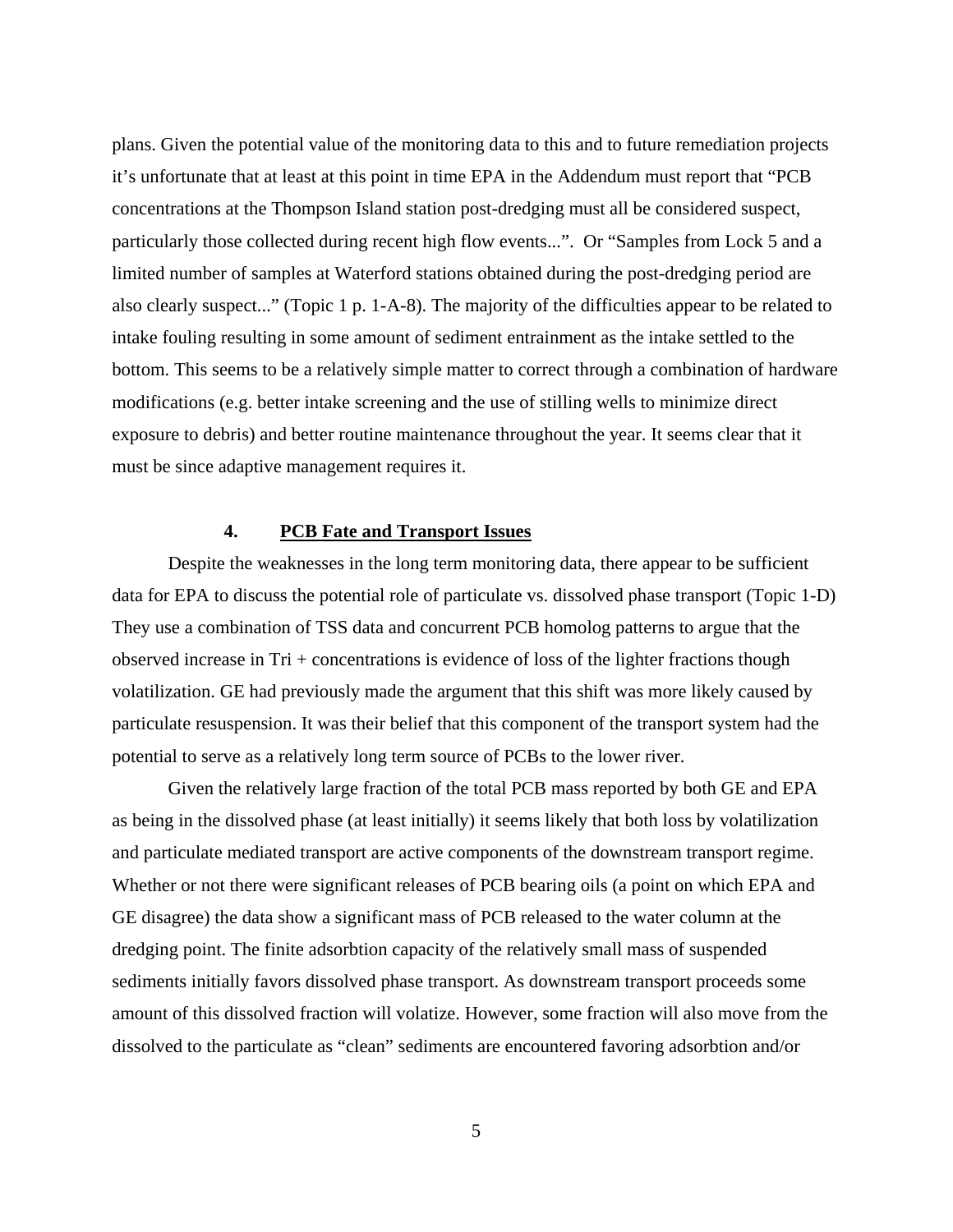aggregation of the finest particles resulting in the formation of larger "flocs" able to be trapped on the analytical filters and classed as "particulates". Subsequent settling of some of these materials could form deposits which in time would be resuspended or eroded providing a source of contaminants to downstream areas. Resolution of the relative importance of dissolved vs. particulate transport again seems to be an issue that could be easily resolved through well directed and consistent monitoring and subsequent analysis. The goal should be to develop accurate mass balances of total and Tri + PCBs along several reaches of the River downstream of the project area. Again, the results should directly benefit implementation of adaptive management strategies.

## **B. Depth of Contamination and Overcut**

 Whatever the mechanisms governing transport, it seems clear that a number of the Engineering Performance Standards established for this project were affected by the accuracy of the definition of the depth of contamination (DoC). As discussed in my review of the Phase 1 Report this inaccuracy was caused primarily by the spatial variability of the sediment deposit in the project area. In Topic 6A EPA provides a more detailed analysis of the dredging required to achieve target concentration levels based on 445 cores taken following completion of the dredging to the specified DOC. Defining "residual" as cores having a contaminated sediment layer less than 6in in thickness and "inventory" as those cores with contaminated sediment layers greater than 6in in thickness, EPA shows that an overcut of 6 inches would have removed additional PCBs in 77% of the sampled locations. Inventory would have been removed at 169 locations and residuals at 115 sites. They argue that these results support their recommendation of the addition of an overcut in Phase 2.

 Not surprisingly GE argues that the addition of a required overcut will result in the removal of substantial volumes of clean sediment increasing the number of bucket bites and the associated resuspension as well as potentially extending project duration. Again, there seems to be some truth in both the EPA and GE positions. The differences however, would be relatively minor if both agree that dredging should seek to reduce sediment concentrations to 1ppm Tri+ PCBs if at all possible (as specified in the ROD p.95). Reviews of the material provided in Topic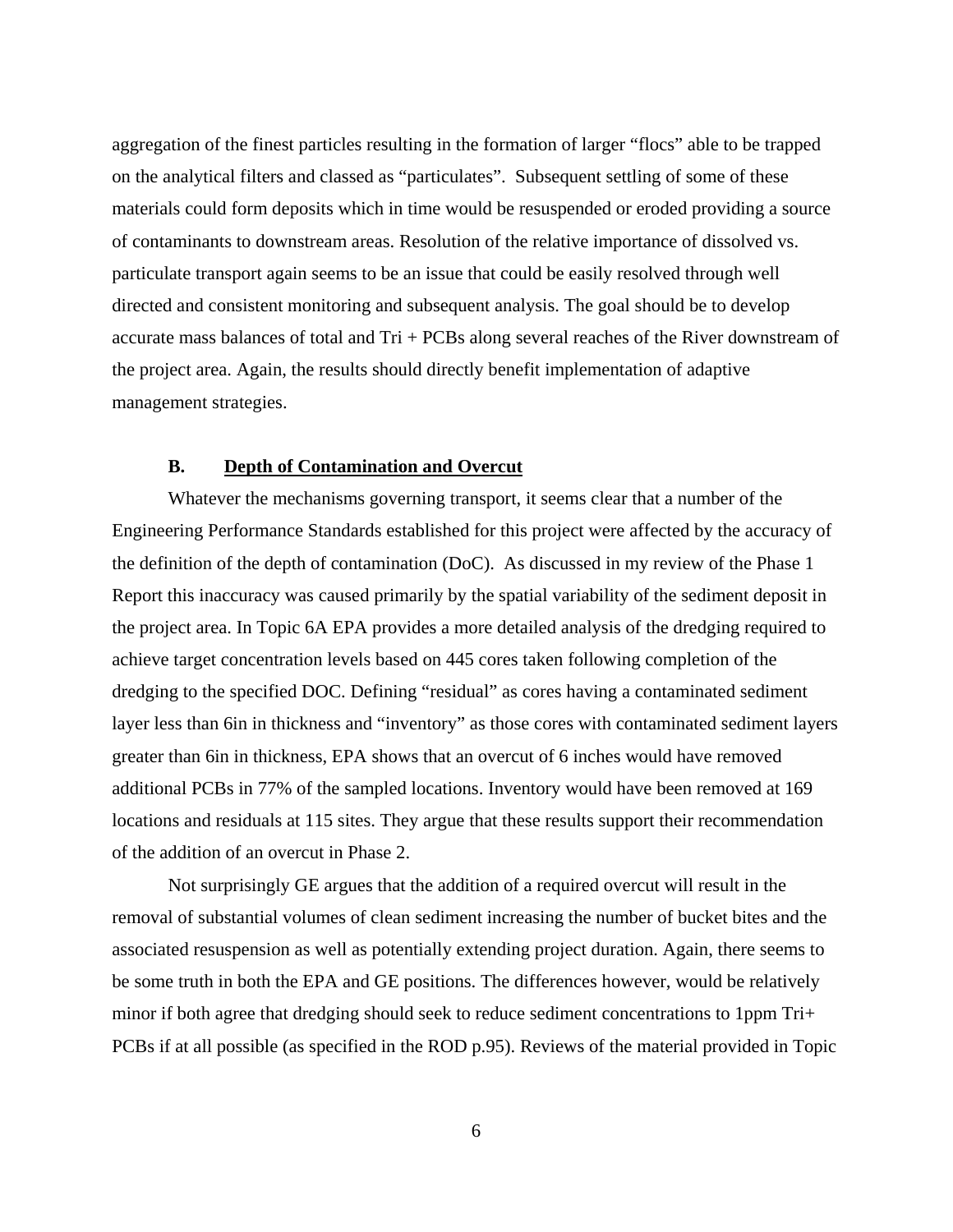6A suggest that it might be possible to achieve this target by a slight modification of the approach advocated in my earlier review of the Phase 1 Reports in which an overcut was included in all passes as proposed by EPA. The data suggest that an alternative including some amount of additional sampling with an emphasis on probing as discussed in my review of the Phase 1 Report, analysis of the total length of the cores obtained following completion of the initial DoC dredging (minimum length 24"), possible use of larger dredge buckets (> 5 cu.yds) to extend the depth of cut, and a defined amount of overdredge for the second round of dredging could represent an efficient way to achieve the required target while reducing the amount of clean sediment removed and the number of dredge bites needed to complete the pass. It also must be realized that there will be areas where the target concentration cannot practicably be achieved and that capping is required to isolate contaminants. The use of capping however, must be limited to the extent possible and is not to be used to close CUs in order to satisfy project schedules. The effectiveness of this combination of techniques and analysis should be regularly reviewed jointly by both parties and modified as necessary. Again, this seems entirely consistent with the adaptive management approach favored for this project.

#### **Conclusions and Recommendations**

#### **A. Resuspension**

 This Addendum adds some new information to that provided by EPA in their Phase 1 Report. Of particular interest is the discussion of the Resuspension Standard and the associated allowable load past Waterford. This undoubtedly will elicit some amount of debate. Although it's unfortunate that EPA, in addition to the empirical approach, didn't add the support of a process based model to justify their proposal to increase loads I don't believe this to be a reason for delaying the initiation of Phase 2 since it appears that there is sufficient information available to permit development of the required Engineering Performance Standards (EPSs). Later refinement can follow modeling. Given the fact that there is a greater mass of contaminants to be removed than initially estimated it's inevitable that more will be released to the water column than was originally anticipated and that as a result the allowable mass load must go up. The mass loss rate might be reduced relative to that observed in Phase 1 by implementation of the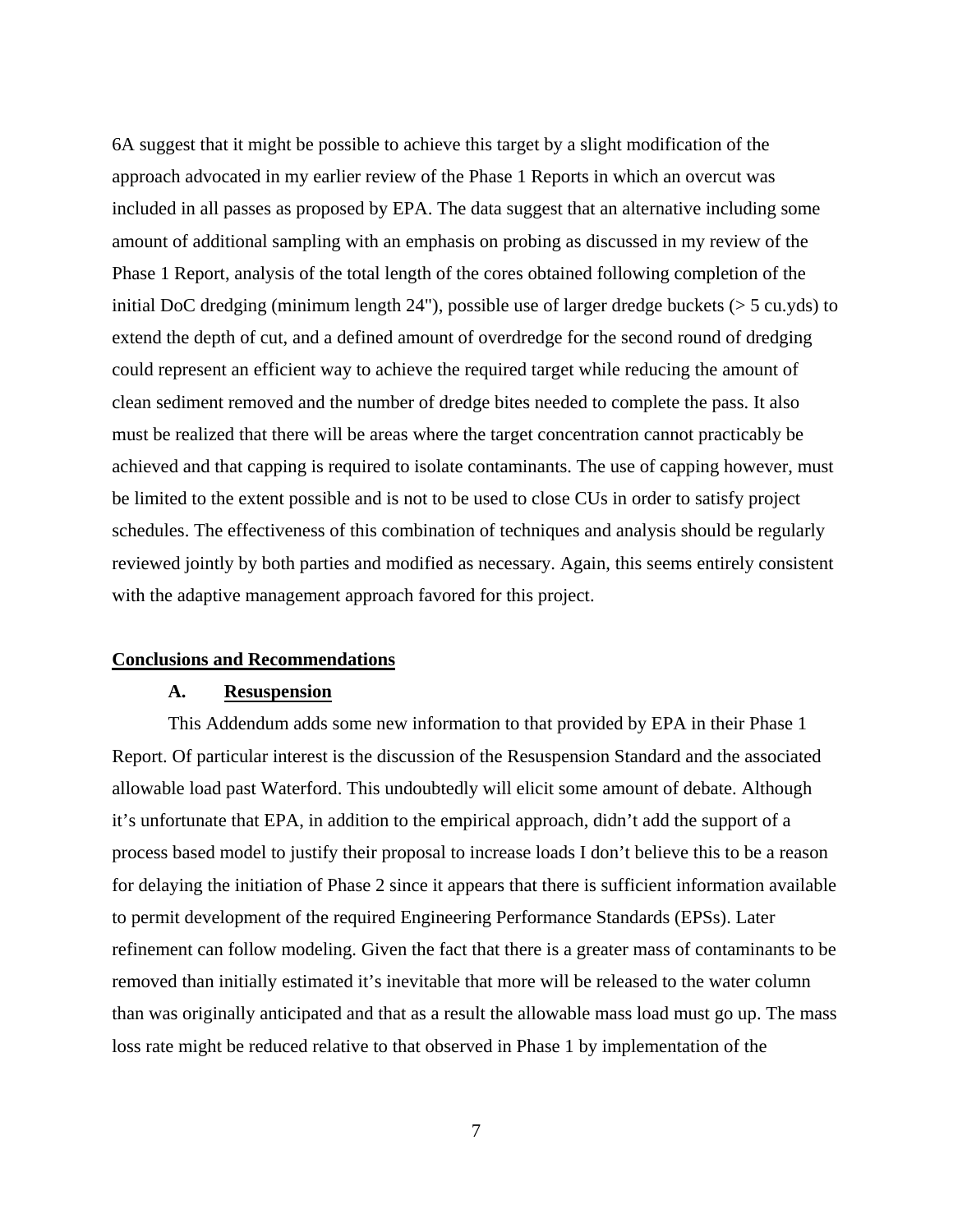alteration in dredging and the associated operational protocols as discussed in the Addendum but the total mass will still likely be higher than the original target. Virtually all aspects of the effects of this release from the mode of transport to the magnitude of the downstream loads and associated fish body burdens are subject to debate. The tools to resolve these questions including both modeling and monitoring are available and in combination with the historical data set will provide robust support for the adaptive management of the remediation. Both EPA and GE should be encouraged to resolve the outstanding questions collaboratively and quickly-certainly within the next year. There are reports of a higher resolution model from GE that better incorporates the results provided by the Phase 1 experience. This model should be made available for review by EPA who in turn should expedite the review process. It might also be worthwhile for EPA and GE to consider joint implementation or the adoption of a "community model" in the interest of minimizing the potential for "dueling models". The long-term benefit of these efforts and the contribution to the removal of a large mass of PCBs from a dynamic river system should be clear to all**.** 

#### **B. Productivity**

 In addition to the loading and fate and transport issues, many of the operational aspects of the upper Hudson River remediation are affected by the continuing difficulties in the definition of the depth of contamination DoC leading to concerns regarding project duration. The initial design called for completion in six years (Phase 1 - 1 year, Phase 2 - 5years). The basis for the specification of this duration appears to be in part scientific associated with target dates to return to MNA levels and in part social in the interest of minimizing impacts on the communities and businesses along the upper river. Both may be considered somewhat arbitrary particularly if the extent of the remediation is considered. There are a number of ongoing remediation efforts (e.g.in the Fox River and New Bedford Harbor) that have been going for more than 5 years. None of these however, contain nearly the mass of PCBs now believed present in the upper Hudson. This fact alone argues for some reasonable extension in project duration. When considered in combination with efforts to reduce the downstream flux of contaminants it seems clear that an extension in duration may be warranted. The proposal by EPA in their Phase 1